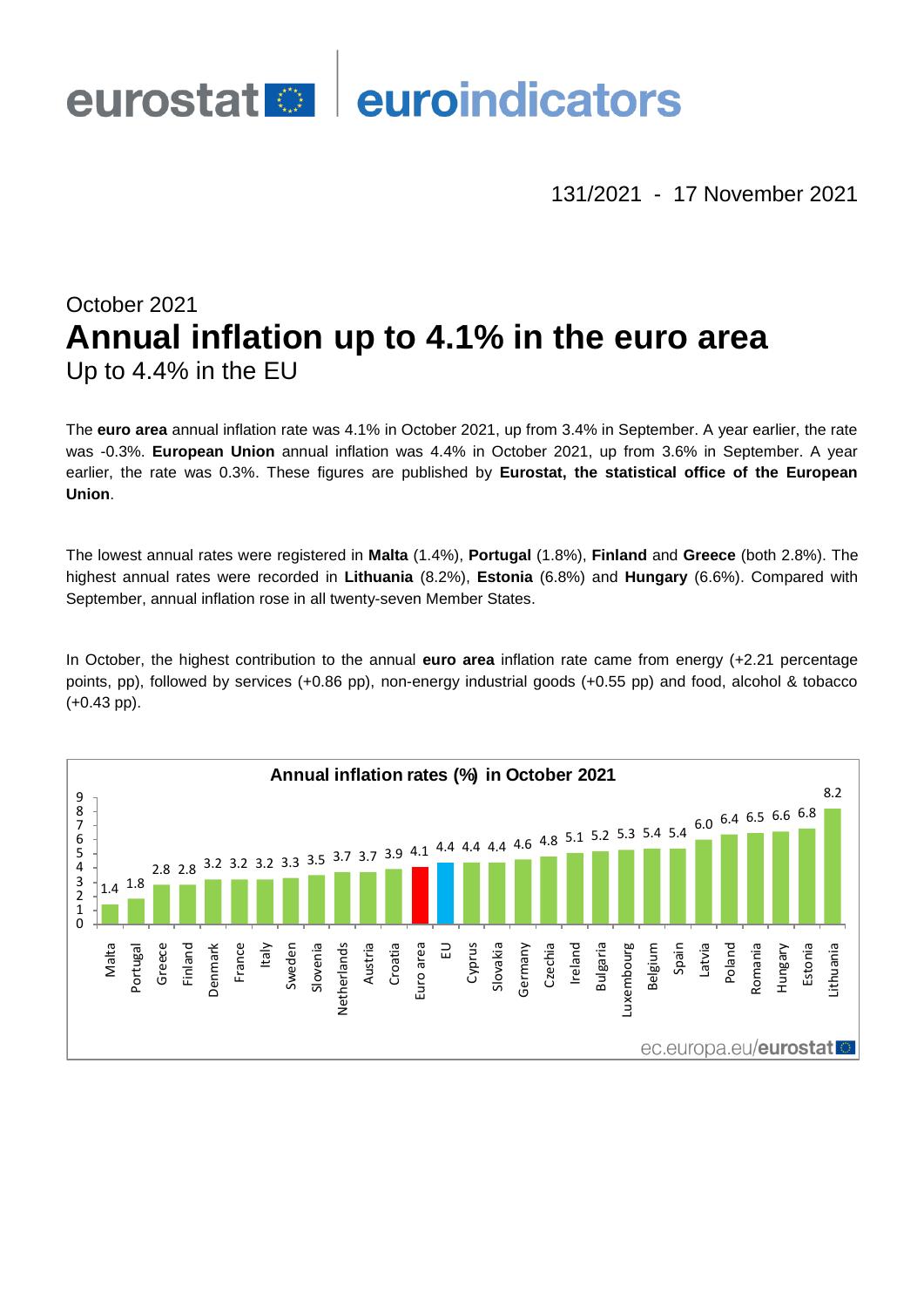# **Inflation rates (%) measured by the HICP**

|                    |               | <b>Annual rate</b> |               |               |         |               |               |               |  |  |
|--------------------|---------------|--------------------|---------------|---------------|---------|---------------|---------------|---------------|--|--|
|                    | <b>Oct 20</b> | <b>May 21</b>      | <b>Jun 21</b> | <b>Jul 21</b> | Aug 21  | <b>Sep 21</b> | <b>Oct 21</b> | <b>Oct 21</b> |  |  |
| Euro area          | $-0.3$        | 2.0                | 1.9           | 2.2           | 3.0     | 3.4           | 4.1           | 0.8           |  |  |
| EU                 | 0.3           | 2.3                | 2.2           | 2.5           | 3.2     | 3.6           | 4.4           | 0.9           |  |  |
| <b>Belgium</b>     | 0.4           | 2.5                | 2.6           | 1.4           | 4.7     | 3.8           | 5.4           | 1.8           |  |  |
| <b>Bulgaria</b>    | 0.6           | 2.3                | 2.4           | 2.2           | 2.5     | 4.0           | 5.2           | 1.3           |  |  |
| <b>Czechia</b>     | 2.9           | 2.7                | 2.5           | 2.7           | 3.1     | 4.0           | 4.8           | 0.9           |  |  |
| <b>Denmark</b>     | 0.3           | 1.9                | 1.9           | 1.7           | 1.8     | 2.4           | 3.2           | 1.0           |  |  |
| Germany            | $-0.5$        | 2.4                | 2.1           | 3.1           | 3.4     | 4.1           | 4.6           | 0.5           |  |  |
| <b>Estonia</b>     | $-1.7$        | 3.2                | 3.7           | 4.9           | 5.0     | 6.4           | 6.8           | $-0.2$        |  |  |
| Ireland            | $-1.5$        | 1.9                | 1.6           | 2.2           | 3.0     | 3.8           | 5.1           | 0.8           |  |  |
| <b>Greece</b>      | $-2.0$        | $-1.2$             | 0.6           | 0.7           | 1.2     | 1.9           | 2.8           | 1.1           |  |  |
| <b>Spain</b>       | $-0.9$        | 2.4                | 2.5           | 2.9           | 3.3     | 4.0           | 5.4           | 1.6           |  |  |
| <b>France</b>      | 0.1           | 1.8                | 1.9           | 1.5           | 2.4     | 2.7           | 3.2           | 0.4           |  |  |
| Croatia            | $-0.2$        | 2.4                | $2.2\,$       | 2.7           | 3.1     | 3.5           | 3.9           | 0.8           |  |  |
| <b>Italy</b>       | $-0.6$        | 1.2                | 1.3           | 1.0           | 2.5     | 2.9           | 3.2           | 0.9           |  |  |
| <b>Cyprus</b>      | $-1.4$        | 1.5                | 2.2           | 2.7           | 3.3     | 3.6           | 4.4           | 0.9           |  |  |
| Latvia             | $-0.7$        | 2.6                | 2.7           | 2.8           | 3.6     | 4.7           | 6.0           | 1.1           |  |  |
| Lithuania          | 0.5           | 3.5                | 3.5           | 4.3           | 5.0     | 6.4           | 8.2           | 1.7           |  |  |
| Luxembourg         | $-0.4$        | 4.0                | 3.4           | 3.3           | 3.5     | 4.0           | 5.3           | 1.2           |  |  |
| <b>Hungary</b>     | 3.0           | 5.3                | 5.3           | 4.7           | 4.9     | 5.5           | 6.6           | 1.1           |  |  |
| <b>Malta</b>       | 0.6           | 0.2                | 0.2           | 0.3           | 0.4     | 0.7           | 1.4           | $-0.6$        |  |  |
| <b>Netherlands</b> | 1.2           | 2.0                | 1.7           | 1.4           | 2.7     | 3.0           | 3.7           | 1.6           |  |  |
| <b>Austria</b>     | 1.1           | 3.0                | 2.8           | 2.8           | 3.2     | 3.3           | 3.7           | 0.7           |  |  |
| <b>Poland</b>      | 3.8           | 4.6                | 4.1           | 4.7           | 5.0     | 5.6           | 6.4           | 1.0           |  |  |
| Portugal           | $-0.6$        | 0.5                | $-0.6$        | 1.1           | 1.3     | 1.3           | 1.8           | 0.4           |  |  |
| Romania            | 1.8           | 3.2                | 3.5           | 3.8           | 4.0     | 5.2           | 6.5           | 1.3           |  |  |
| <b>Slovenia</b>    | $-0.5$        | 2.2                | 1.7           | 2.0           | 2.1     | 2.7           | 3.5           | 1.1           |  |  |
| <b>Slovakia</b>    | 1.6           | 2.0                | 2.5           | 2.9           | 3.3     | 4.0           | 4.4           | 0.5           |  |  |
| <b>Finland</b>     | 0.2           | 2.3                | 1.9           | 1.8           | 1.8     | 2.1           | 2.8           | 0.8           |  |  |
| Sweden             | 0.4           | 2.4                | 1.8           | 1.8           | $2.5\,$ | 3.0           | 3.3           | 0.2           |  |  |
| Iceland            | 1.7           | 3.3                | 4.0           | 3.7           | 3.7     | 3.8           | 4.2           | $-0.1$        |  |  |
| Norway             | 1.7           | 2.8                | 3.0           | 3.3           | 3.8     | 4.8           | 4.0           | $-0.4$        |  |  |
| Switzerland        | $-0.9$        | 0.3                | 0.5           | 0.5           | 0.8     | 0.8           | $1.3$         | 0.4           |  |  |

Source dataset: [prc\\_hicp\\_manr](https://ec.europa.eu/eurostat/databrowser/bookmark/952bcf60-22e8-433b-ab93-fe85e2ab2367?lang=en)

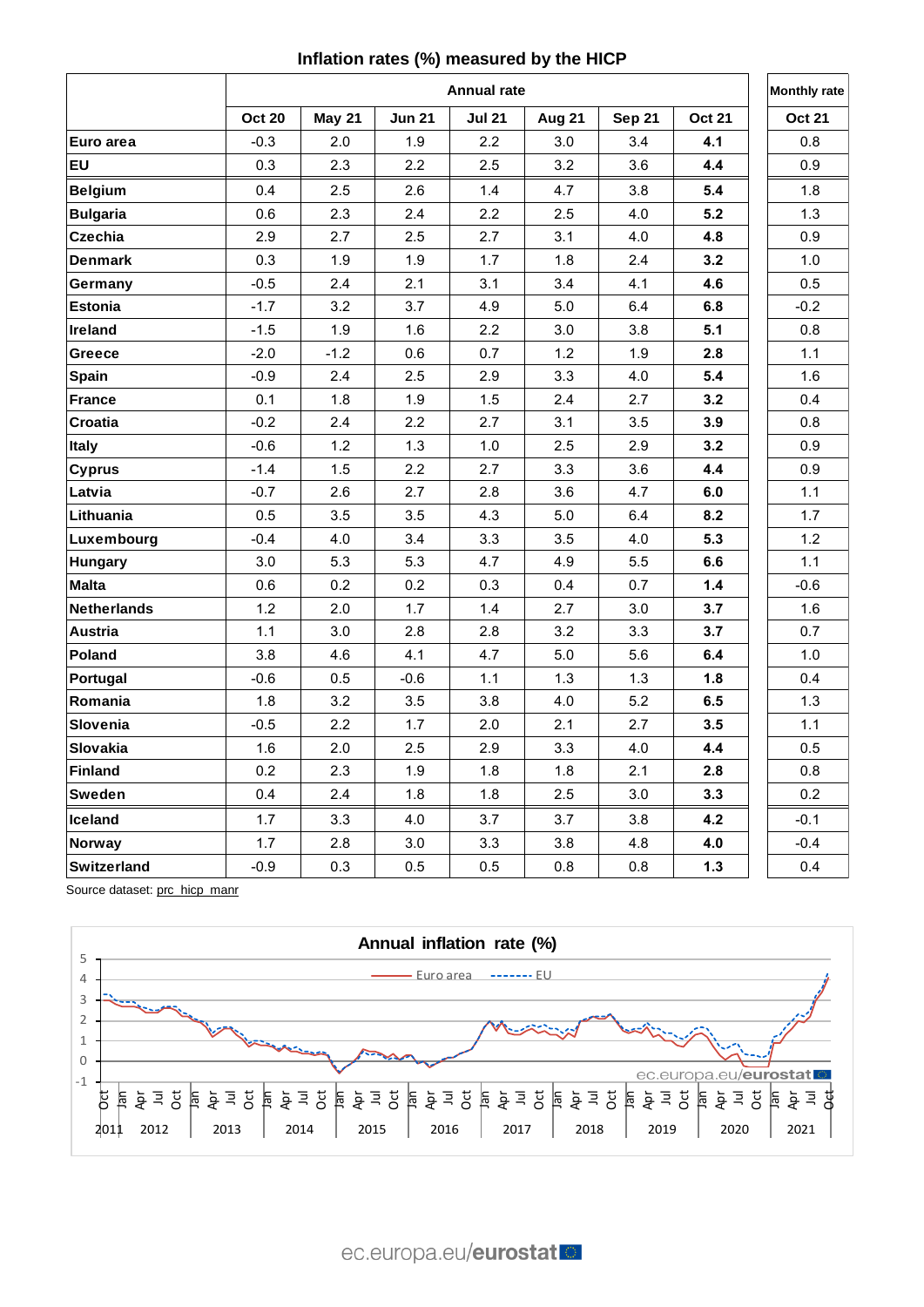|                                        | Weights<br>$(\%0)$ | Annual rate   |               |               |               |        |               |               |
|----------------------------------------|--------------------|---------------|---------------|---------------|---------------|--------|---------------|---------------|
|                                        | 2021               | <b>Oct 20</b> | <b>May 21</b> | <b>Jun 21</b> | <b>Jul 21</b> | Aug 21 | <b>Sep 21</b> | <b>Oct 21</b> |
| <b>All-items HICP</b>                  | 1000.0             | $-0.3$        | 2.0           | 1.9           | 2.2           | 3.0    | 3.4           | 4.1           |
| All-items excluding:<br>> energy       | 905.0              | 0.6           | 0.9           | 0.8           | 0.9           | 1.7    | 1.9           | 2.0           |
| > energy, unprocessed food             | 854.5              | 0.4           | 0.9           | 0.9           | 0.9           | 1.6    | 1.9           | 2.1           |
| > energy, food, alcohol &<br>tobacco   | 687.4              | 0.2           | 1.0           | 0.9           | 0.7           | 1.6    | 1.9           | 2.0           |
| > energy, seasonal food                | 876.3              | 0.4           | 0.9           | 0.9           | 0.9           | 1.6    | 1.9           | 2.1           |
| > tobacco                              | 974.5              | $-0.4$        | 1.9           | 1.9           | 2.2           | 3.0    | 3.4           | 4.1           |
| Food, alcohol & tobacco                | 217.6              | 2.0           | 0.5           | 0.5           | 1.6           | 2.0    | 2.0           | 1.9           |
| > processed food, alcohol &<br>tobacco | 167.1              | 1.3           | 0.7           | 0.8           | 1.5           | 1.7    | 1.9           | 2.1           |
| > unprocessed food                     | 50.5               | 4.3           | 0.0           | $-0.3$        | 1.9           | 3.0    | 2.6           | 1.4           |
| Energy                                 | 95.0               | $-8.2$        | 13.1          | 12.6          | 14.3          | 15.4   | 17.6          | 23.7          |
| Non-energy industrial goods            | 269.1              | $-0.1$        | 0.7           | 1.2           | 0.7           | 2.6    | 2.1           | 2.0           |
| <b>Services</b>                        | 418.3              | 0.4           | 1.1           | 0.7           | 0.9           | 1.1    | 1.7           | 2.1           |

# **Euro area inflation rate (%), selected aggregates**

## **Contributions to the euro area annual inflation rate (pp), selected aggregates**

|                                     | <b>Contributions</b> |               |               |               |               |        |               |  |  |
|-------------------------------------|----------------------|---------------|---------------|---------------|---------------|--------|---------------|--|--|
|                                     | <b>Oct 20</b>        | <b>May 21</b> | <b>Jun 21</b> | <b>Jul 21</b> | <b>Aug 21</b> | Sep 21 | <b>Oct 21</b> |  |  |
| Food, alcohol & tobacco             | 0.38                 | 0.15          | 0.15          | 0.35          | 0.43          | 0.44   | 0.43          |  |  |
| > processed food, alcohol & tobacco | 0.19                 | 0.14          | 0.15          | 0.26          | 0.29          | 0.31   | 0.35          |  |  |
| > unprocessed food                  | 0.19                 | 0.02          | 0.00          | 0.09          | 0.14          | 0.13   | 0.08          |  |  |
| Energy                              | $-0.81$              | 1.19          | 1.16          | 1.34          | 1.44          | 1.63   | 2.21          |  |  |
| Non-energy industrial goods         | $-0.03$              | 0.19          | 0.31          | 0.17          | 0.65          | 0.57   | 0.55          |  |  |
| Services                            | 0.18                 | 0.45          | 0.28          | 0.31          | 0.43          | 0.72   | 0.86          |  |  |

Source dataset: [prc\\_hicp\\_ctrb](https://ec.europa.eu/eurostat/databrowser/bookmark/bac11816-2418-49ca-8966-654723b72928?lang=en)

#### **Geographical information**

The **euro area** consists of Belgium, Germany, Estonia, Ireland, Greece, Spain, France, Italy, Cyprus, Latvia, Lithuania, Luxembourg, Malta, the Netherlands, Austria, Portugal, Slovenia, Slovakia and Finland.

The **European Union** includes Belgium, Bulgaria, Czechia, Denmark, Germany, Estonia, Ireland, Greece, Spain, France, Croatia, Italy, Cyprus, Latvia, Lithuania, Luxembourg, Hungary, Malta, the Netherlands, Austria, Poland, Portugal, Romania, Slovenia, Slovakia, Finland and Sweden.

The euro area and European Union data refer to the respective country compositions at a specific point in time. Changes in the composition of these aggregates are incorporated using a chain index formula. For more information on this, please read this [note.](https://ec.europa.eu/eurostat/documents/272892/272974/EU-and+EEA-aggregates-calculation-post-Brexit/)

## **Methods and definitions**

**Annual inflation** is the change of the price level of consumer goods and services between the current month and the same month of the previous year. **Monthly inflation** is the change of the price level between the current month and the previous month.

A **contribution** shows how much of the annual inflation rate comes from a particular component of the HICP. The contributions are calculated according to a method which ensures their additivity (allowing for rounding).